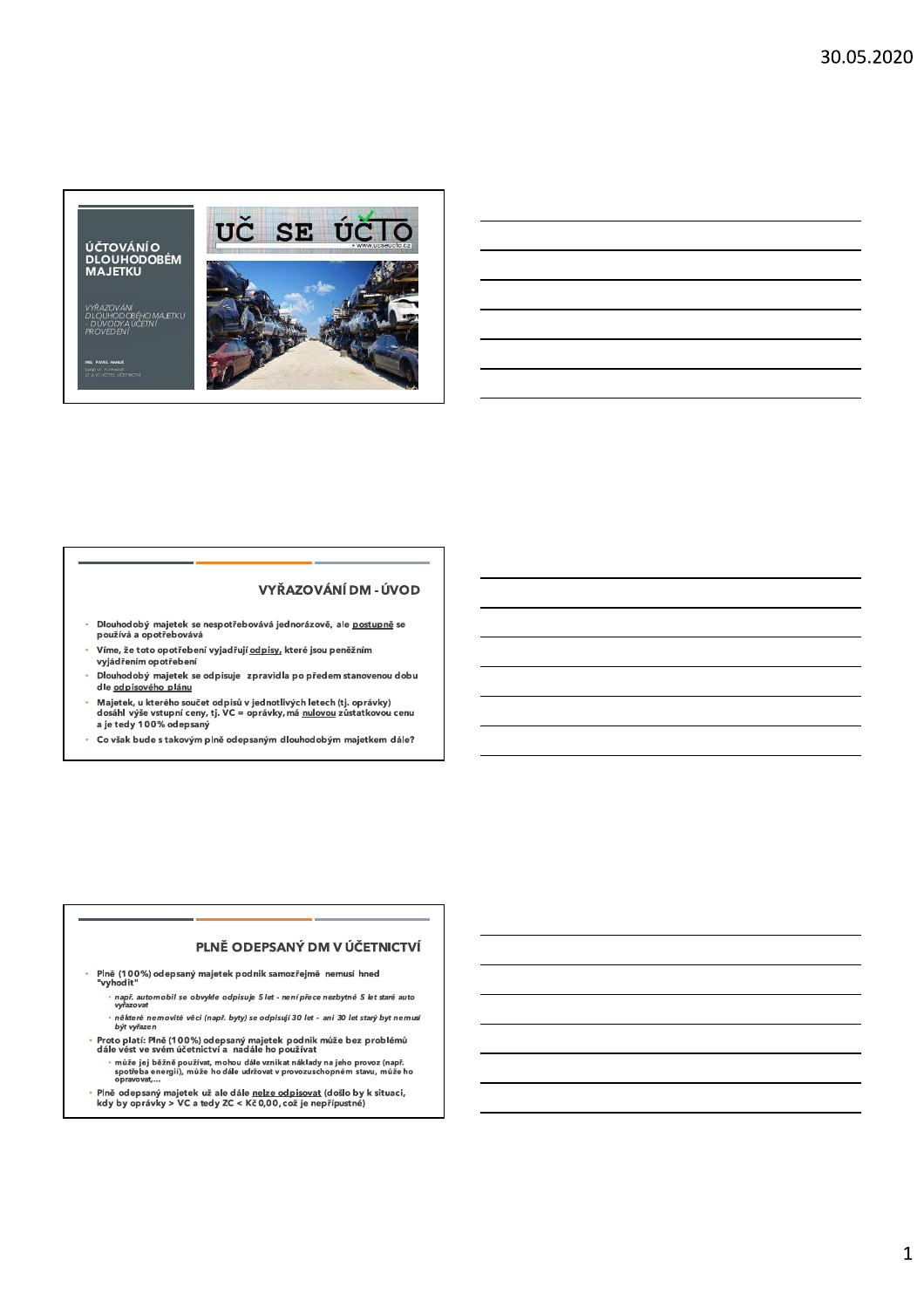#### **KDY A PROČ DM VYŘADIT?**

- Pokud se podnik přesto rozhodne dlouhodobý majetek vyřadit (co je jeho výsostné právo), musí vždy platit, že
- VYŘADIT LZE POUZE 100% ODEPSANÝ DLOUHODOBÝ MAJETEK výše uvedené pravidlo není "protimluv" - vyřazuje se vždy pouze 100%<br>odepsaný majetek - není-li tomu tak (má-li ještě ZC), je nutno ZC "doodepsat"
- vyřazuje se obecně majetek, který
	- je již tak opotřebován (fyzicky, popř. morálně), že jej nelze technicky dál<br>používat
	- ÷. nebo majetek, který už podnik nechce či nemůže dál používat či jej nepotřebuje

## ZÁKLADNÍ POSTUP VYŘAZOVÁNÍ DM

Pokud se podnik rozhodne dlouhodobý majetek vyřadit některým z dále<br>uváděných <u>důvodů,</u> postupuje následujícím způsobem:

- 1. přesně identifikuje vyřazovaný DM (dle inventárního čísla, inventární karty)
- 2. zjistí, zda daný DM má či nemá zůstatkovou cenu
- ,<br>3. pokud je zůstatkovácena vyřazovaného DM > Kč 0,00, tuto ZC<br>"doodepíše"
- 4. následně má daný DM nulovou ZC, tj. je 100% (plně) odepsán
- 5. takový majetek je možné fyzicky vyřadit a tedy i zaúčtovat vyřazení z účetní evidence

#### DŮVODY VYŘAZENÍ DM

Důvodů, proč se podnik rozhodne vyřadit, konkrétní položku dlouhodobého majetku, je celá řada. Ukážeme si ty nejčastější:

- 1. Vyřazení plně odepsaného DM ("majetek dosloužil")
- 2. Vyřazení DM v důsledku likvidace ("majetek dosloužil dřív, než jsme čekali")
- 3. Vyřazení DM v důsledku prodeje
- 4. Vyřazení DM v důsledku škody (havárie, "totální škoda", poškození, krádež)
- 5. Vyřazení DM v důsledku darování
- ,<br>6. Vyřazení DM v důsledku převodu z "obchodního" do "osobního" majetku (toto<br>lze pouze u podnikatele fyzické osoby)
- 7. další "složitější" důvody (delimitace, podnikové přeměny atd.) nebudeme probírat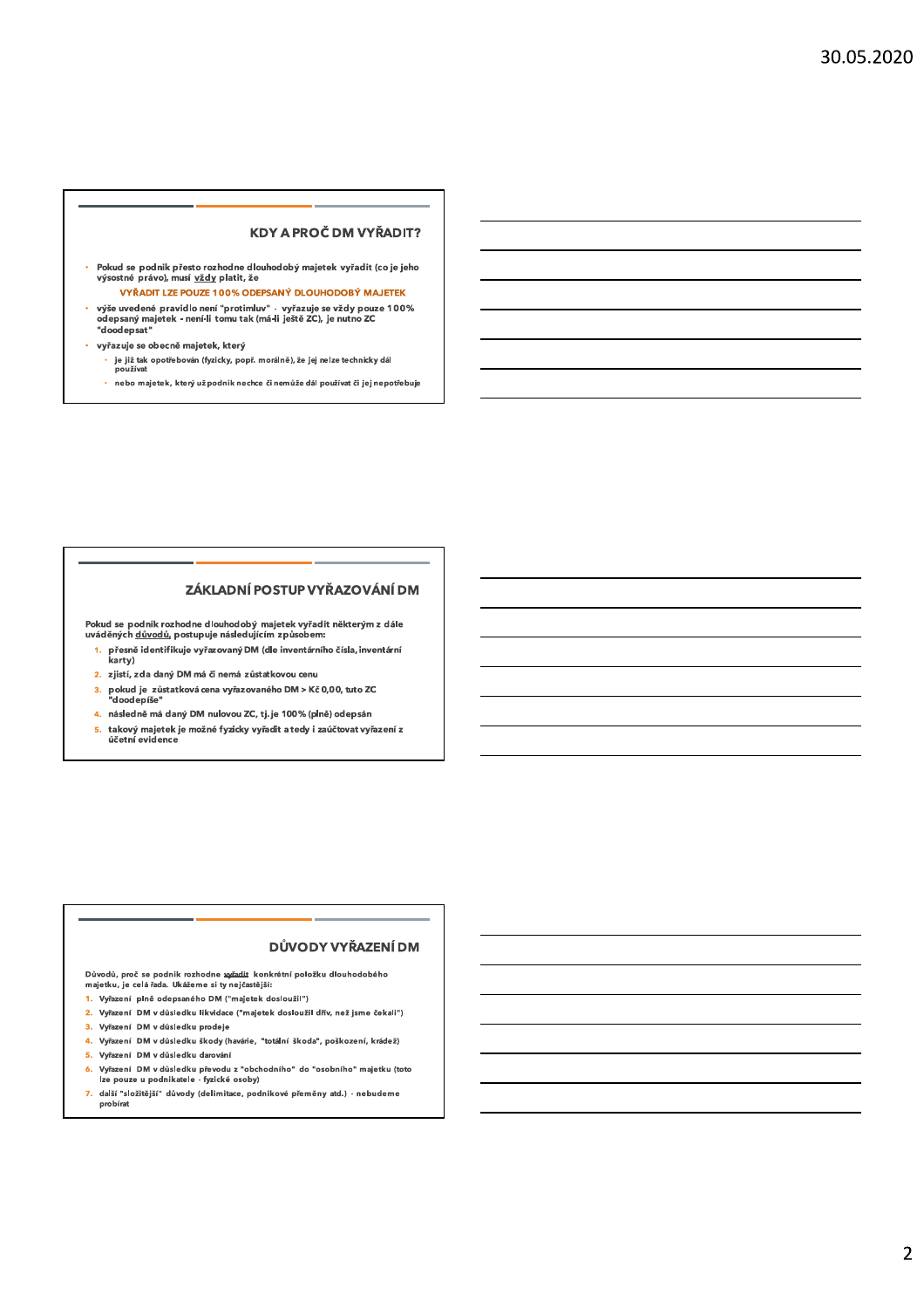### **DOKLAD O VYŘAZENÍ DM**

- Pro vyřazení dlouhodobého majetku je vždy třeba mít k dispozici účetní<br>doklad (jako pro každou jinou účetní operaci)
- Tento doklad má vždy charakter interního (vnitřního) účetního doklad<br>(INT)
- Zpravidla se označuje jako zápis (též protokol) o vyřazení dlouhodobého majetku
- Kromě běžných náležitostí účetního dokladu (viz ZoÚ) bude obsahovat ä, v oblikaci výzazovaného DM (inv. číslo, odkaz na inv. kartu)<br>- přesnou identifikaci výzazovaného DM (inv. číslo, odkaz na inv. kartu)<br>- důvod vyřazení DM (viz výše)<br>- hlodepisovanou " zůstatkovou cenu<br>- historickou vstupní
	-
	-

## ÚČTOVÁNÍ O VYŘAZENÍ DM - OBECNĚ

1. "Doodepsání" zůstatkové ceny na účet příslušný účet oprávek +<br>zpravidla náklad dle důvodu vyřazení

2. Vlastní vyřazení DM, tj. "vynulování" majetkového účtu + účtu oprávek  $\frac{022 - H \text{mothé mov. věci. (A)}}{PS 100.000,00}$  $\frac{082 - \text{Opriwky... (A)}}{\text{PS -}80.000,00}$ Nákl. účty dle důvodu vyřazení

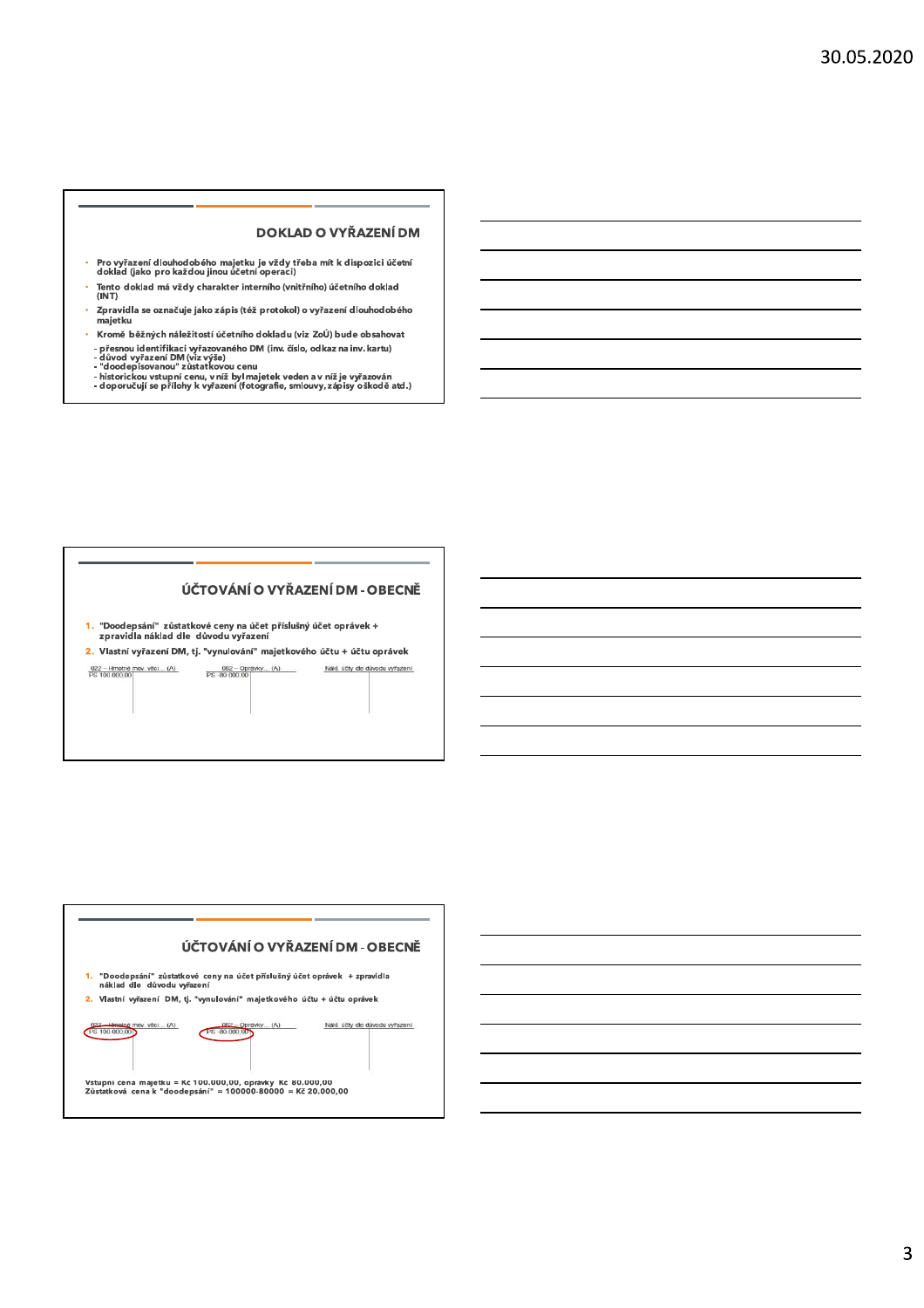



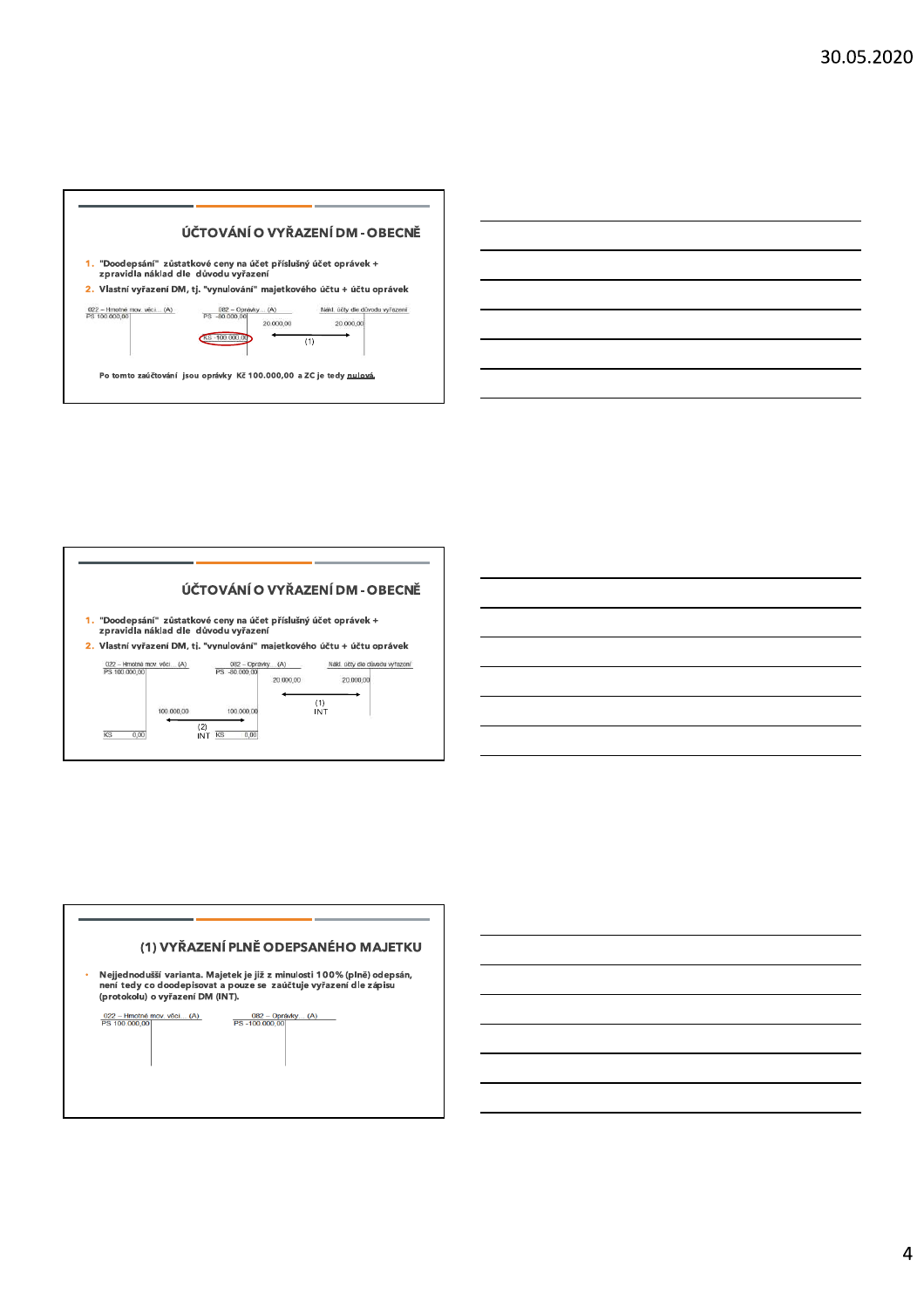





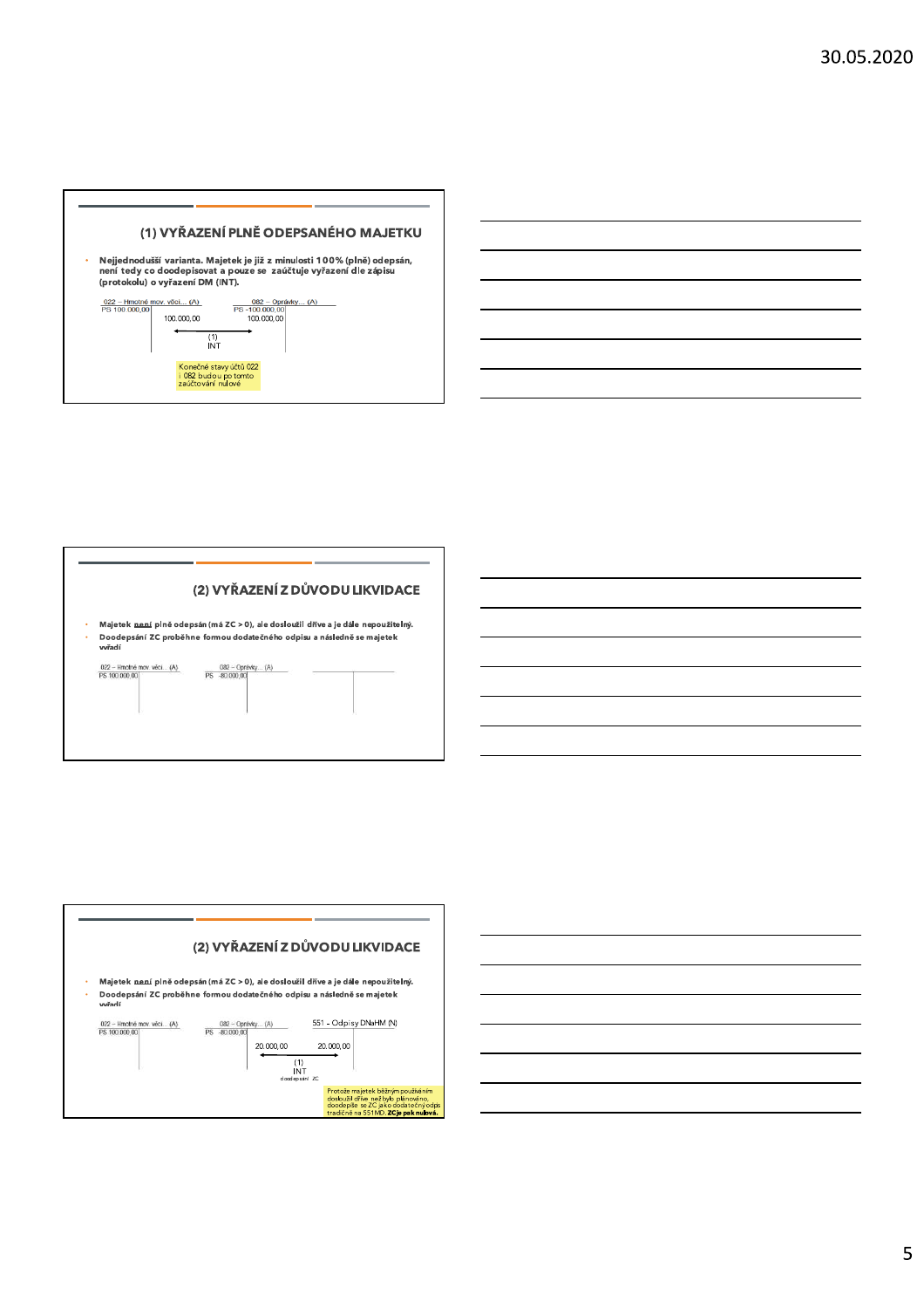





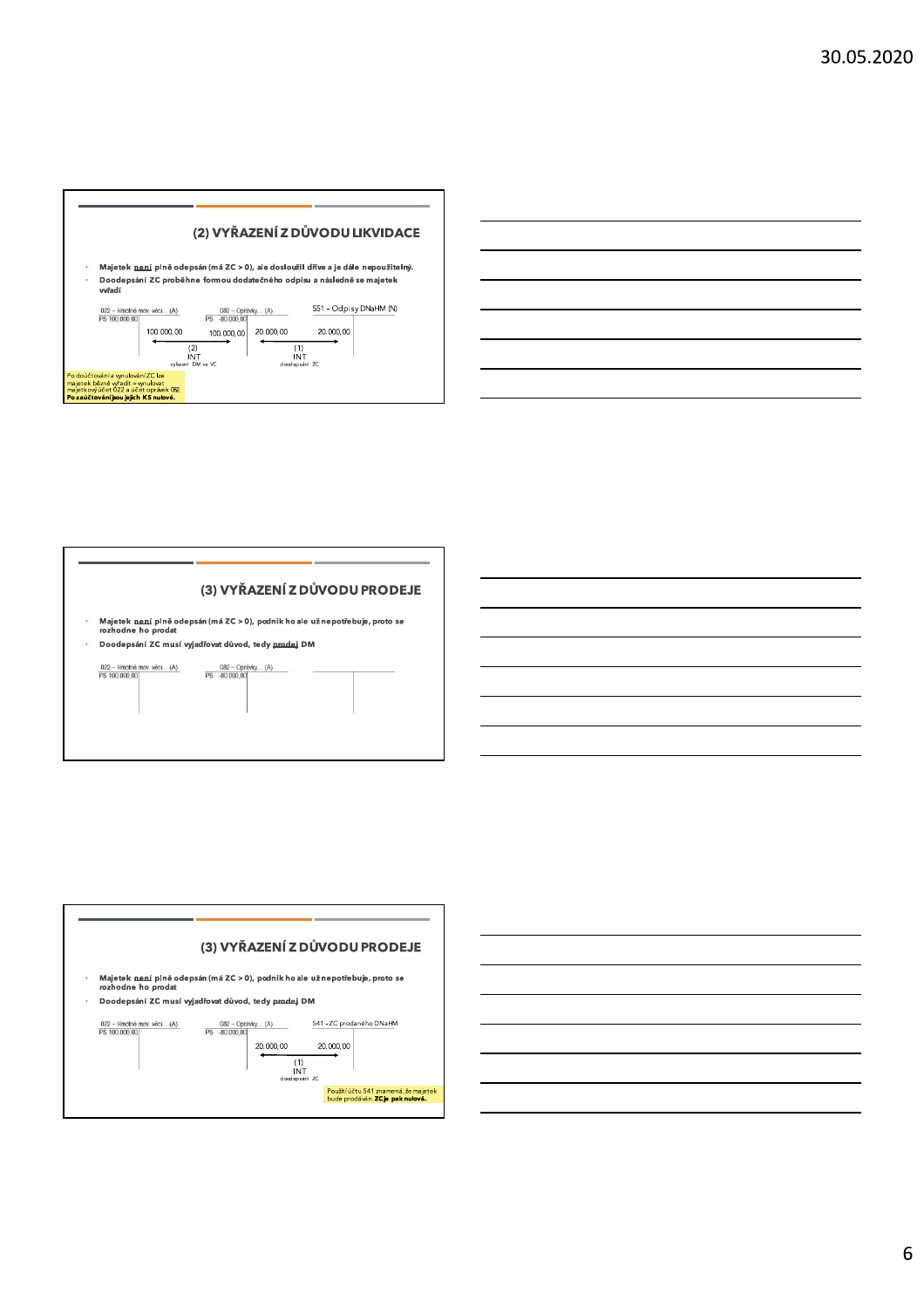







# $\overline{7}$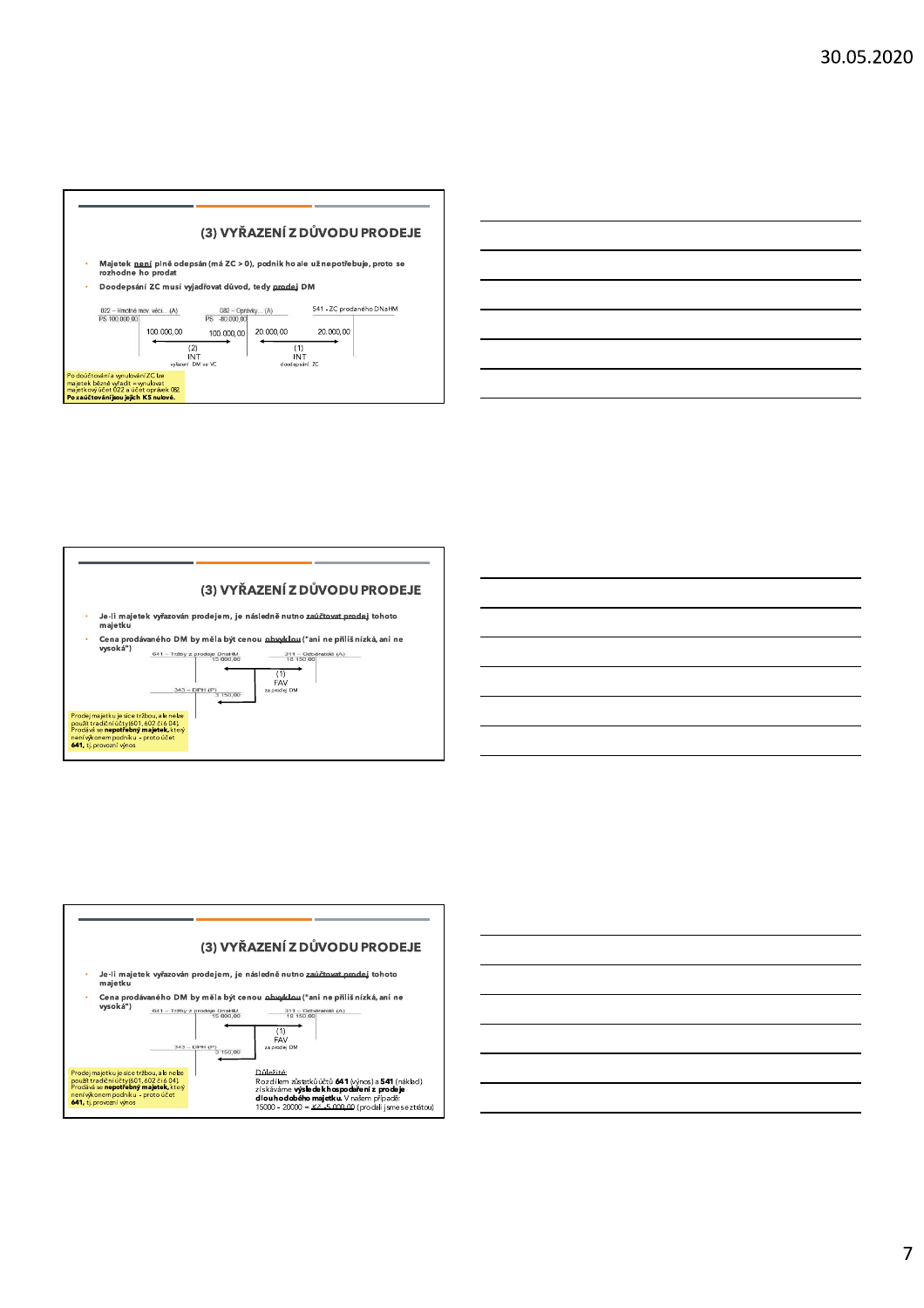





# 8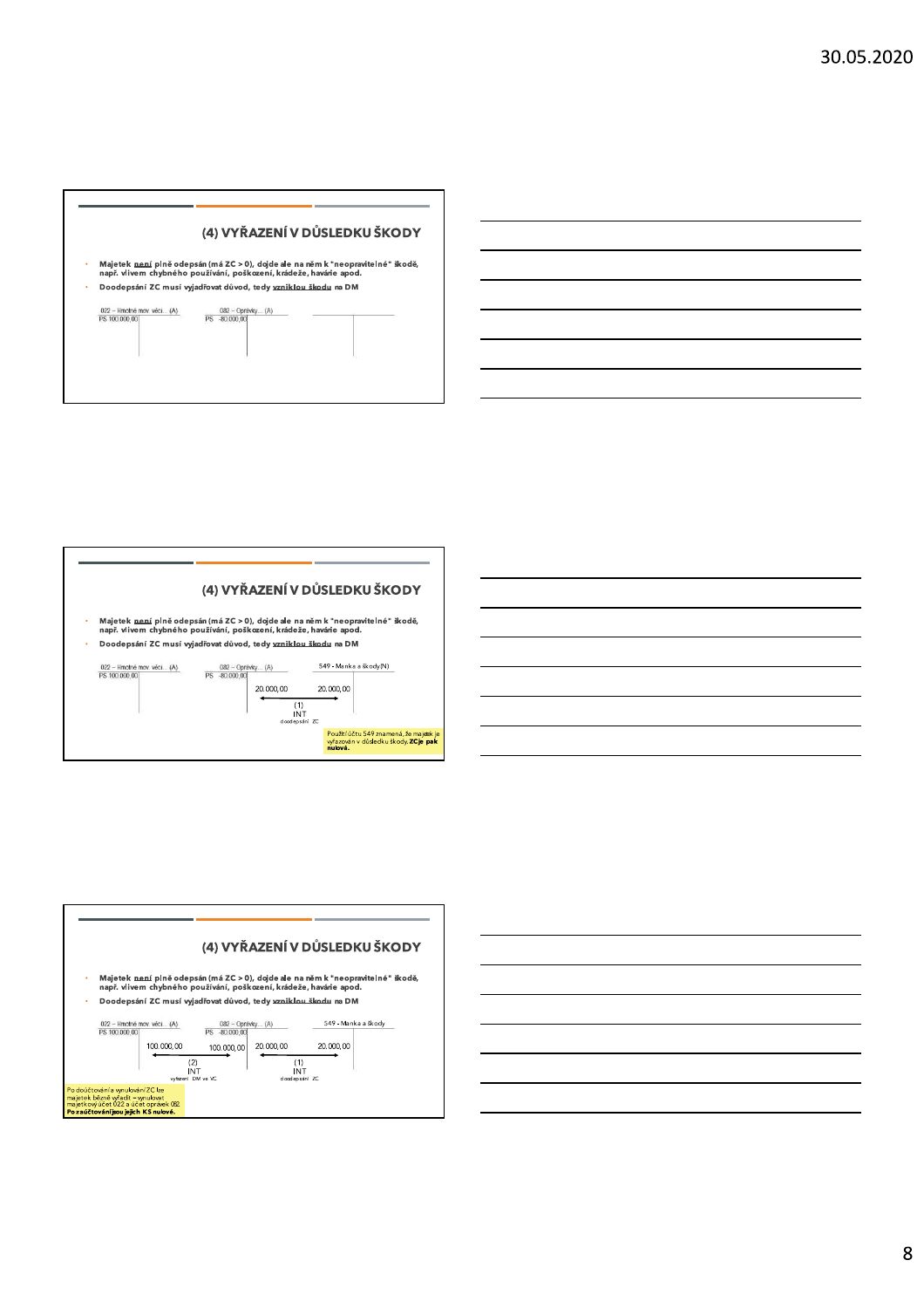





## 9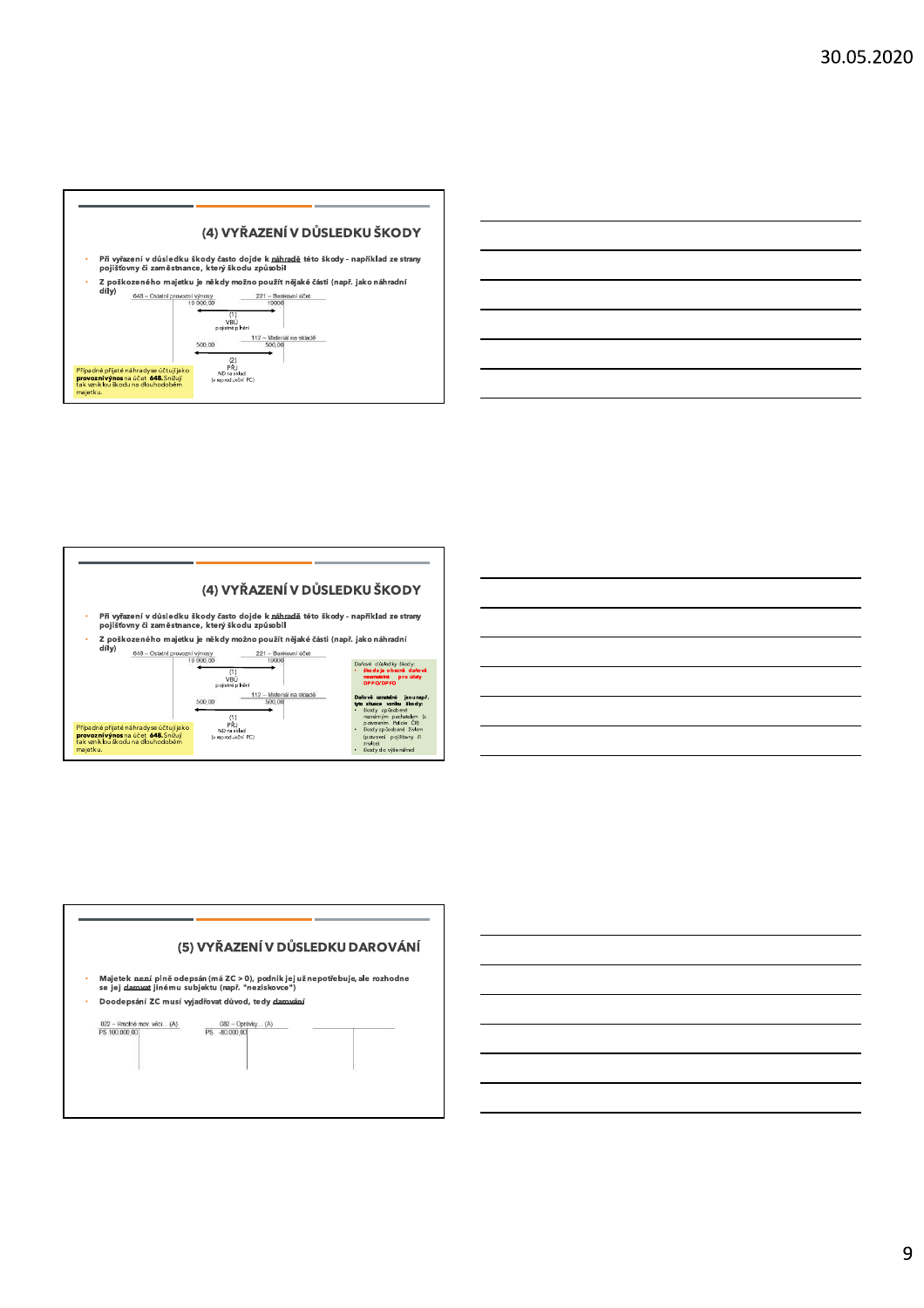



#### (5) VYŘAZENÍ V DŮSLEDKU DAROVÁNÍ Majetek <u>není</u> plně odepsán (má ZC > 0), podnik jej užnepotřebuje, ale rozhodne<br>se jej <u>darovat</u> jinému subjektu (např. "neziskovce") Doodepsání ZC musí vyjadřovat důvod, tedy darování 022 -- Hmotné mov. věci... (A)<br>PS 100.000.00  $543 - Dary(N)$ 082 - Oprávky... (A)  $100.000,00$  $20.000,00$  $20.000,00$ 100.000,00 (2)<br>INT<br>vyřazení DM ve VC (1)<br>INT<br>doodepsání ZC iúčtování a vynulování ZC lze<br>jek bězně vyřadit = vynulovat<br>kový účet 022 a účet opráv ajeckownicet 022 a účet oprávat<br><mark>zaúčtování jsou jejich KS nulové.</mark><br>Z<mark>aúčtování jsou jejich KS nulové.</mark>



10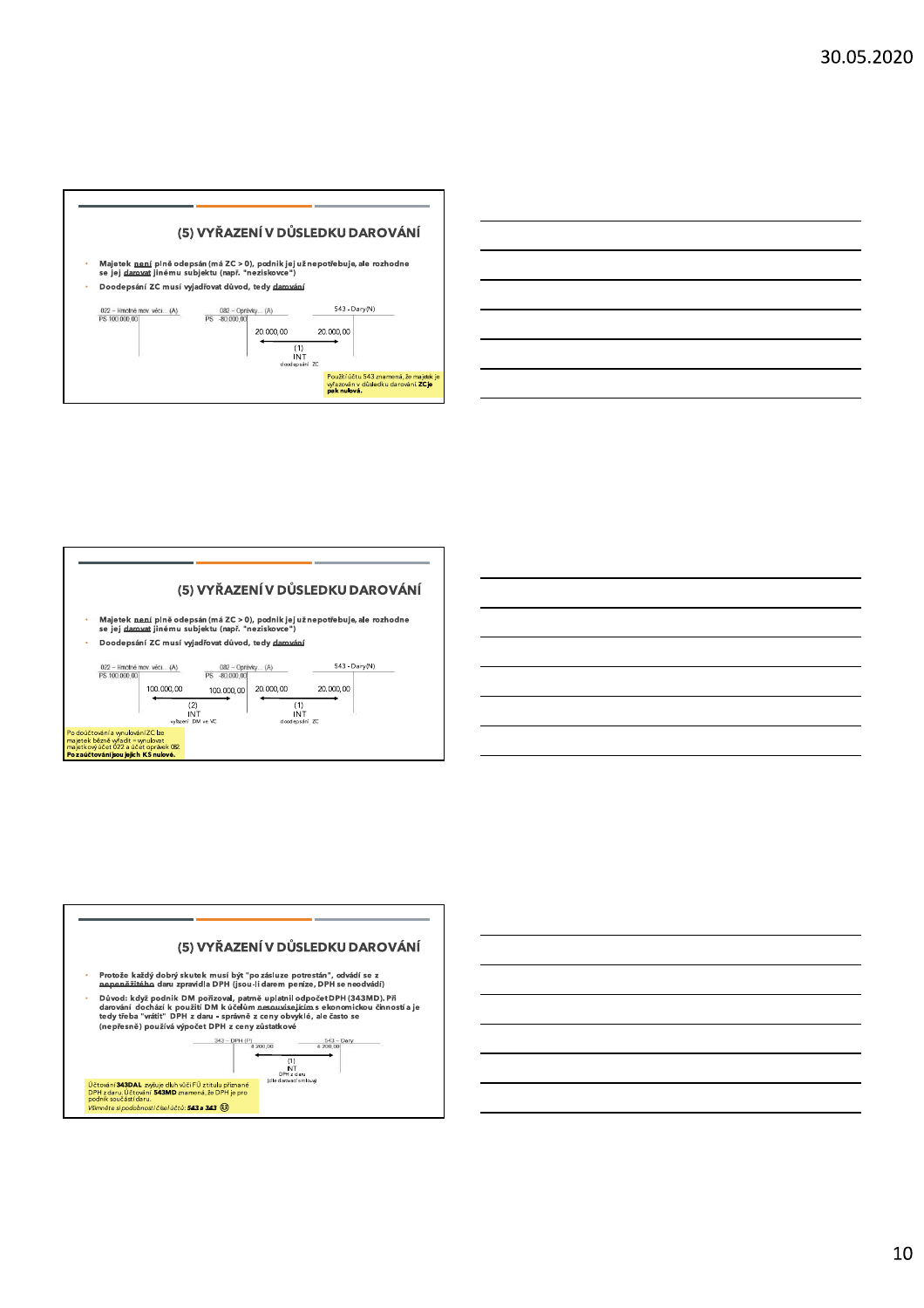